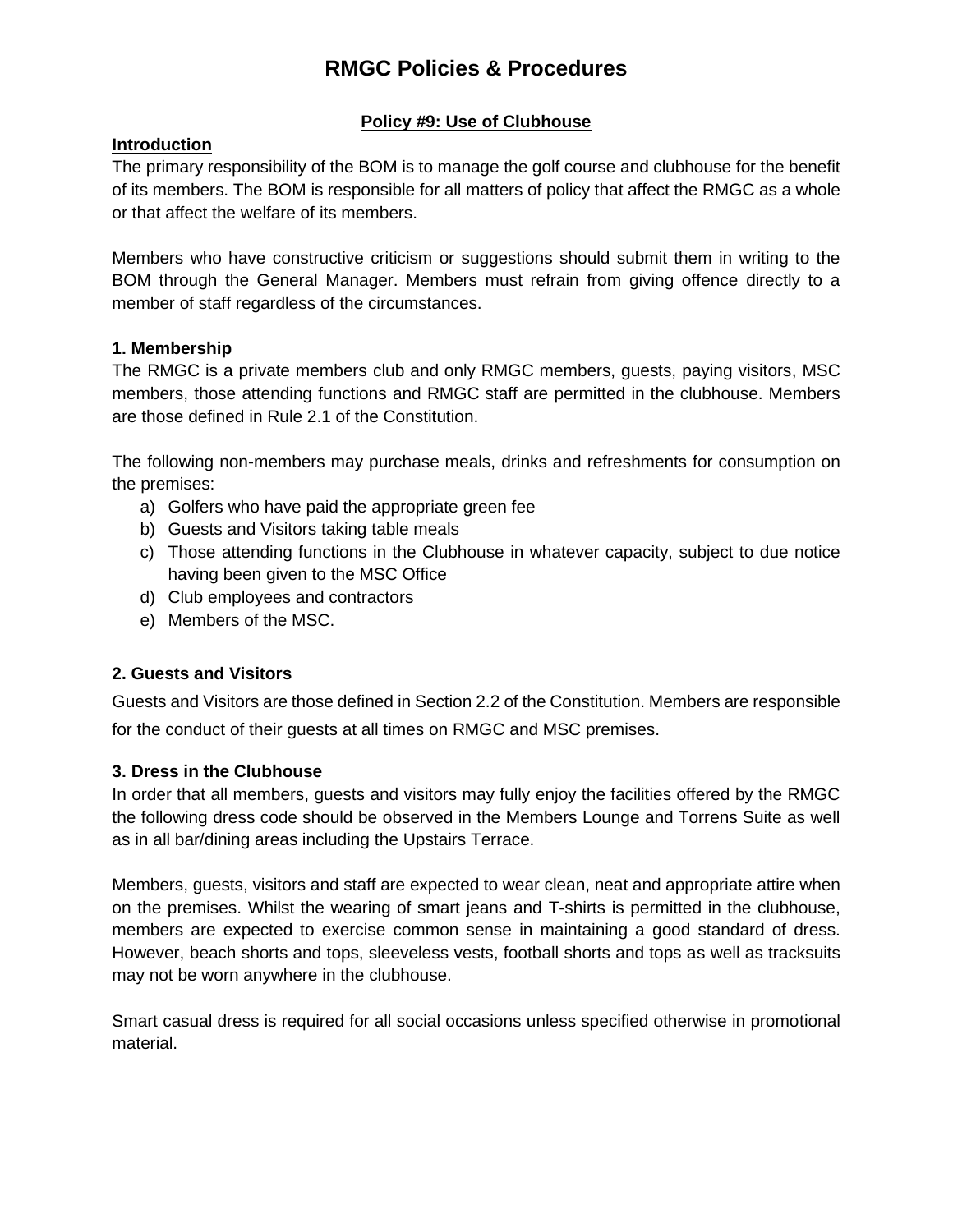Headwear (religious headwear excepted) must not be worn in any bar/dining areas, the Members Lounge, the Torrens Suite or under cover on the Upstairs Terrace.

Clean golf shoes are allowed in the tiled bar area and outside terrace but not on the wooden floor or carpeted area of the Putters Inn, or anywhere in the Members Lounge or Torrens Suite. Members and visitors must ensure that all shoes are clean before entering the bar. Only soft spikes are allowed on golf shoes in the Clubhouse or on the Course.

Any member, guest or visitor who fails to meet the standards required will not be served, may be asked to change or to leave RMGC premises.

#### **4. Pro Shop**

The Pro Shop is there for the convenience of all members, their guests and visitors who are encouraged to make use of this facility.

#### **5. Bars, Dining Areas, Members Lounge, Torrens Suite and Upstairs Terrace.**

The Clubhouse shall be open at such times as the BOM shall decide. The Operating hours for catering shall be determined by the Concessionaire in consultation with the BOM. If the Course is closed due to inclement weather, the dining areas, bars and function areas are usually still available during operating hours and any social event previously booked will be honoured.

The price of meals, drinks and refreshments shall be determined by the Concessionaire in consultation with the BOM. Every member shall pay any charges incurred whether on his account or for his guest(s) before leaving the clubhouse on the day the charges have been incurred.

Smoking is prohibited everywhere inside the clubhouse but is allowed outside on the Upstairs Terrace – although smokers are asked to show consideration for others especially when meals are served in this area.

The Club wishes to encourage use of the Club by all members. However, children under the age of 12 years are not allowed in the bars, restaurants, Torrens Suite or Upstairs Terrace unless accompanied by a member, except on days when there is a Junior Competition. The member must be in control of, and will be held responsible for, his/her children and those of any of his/her guests at all times on RMGC and MSC premises.

The Members Lounge is strictly for use only by members and their visitors or by guests approved in advance by the BOM. At no time are children under the age of 12 permitted access unless they are quiet, well-behaved and supervised by a Full Member.

All Members of the Club except Juniors are offered an RMGC Membership Card which can be used as a Debit Card that provides a preferential discount on catering services. Cards can be topped up throughout the year (minimum top up of  $\epsilon$ 20).

No furniture or kitchen equipment/supplies may be removed from the clubhouse for personal use.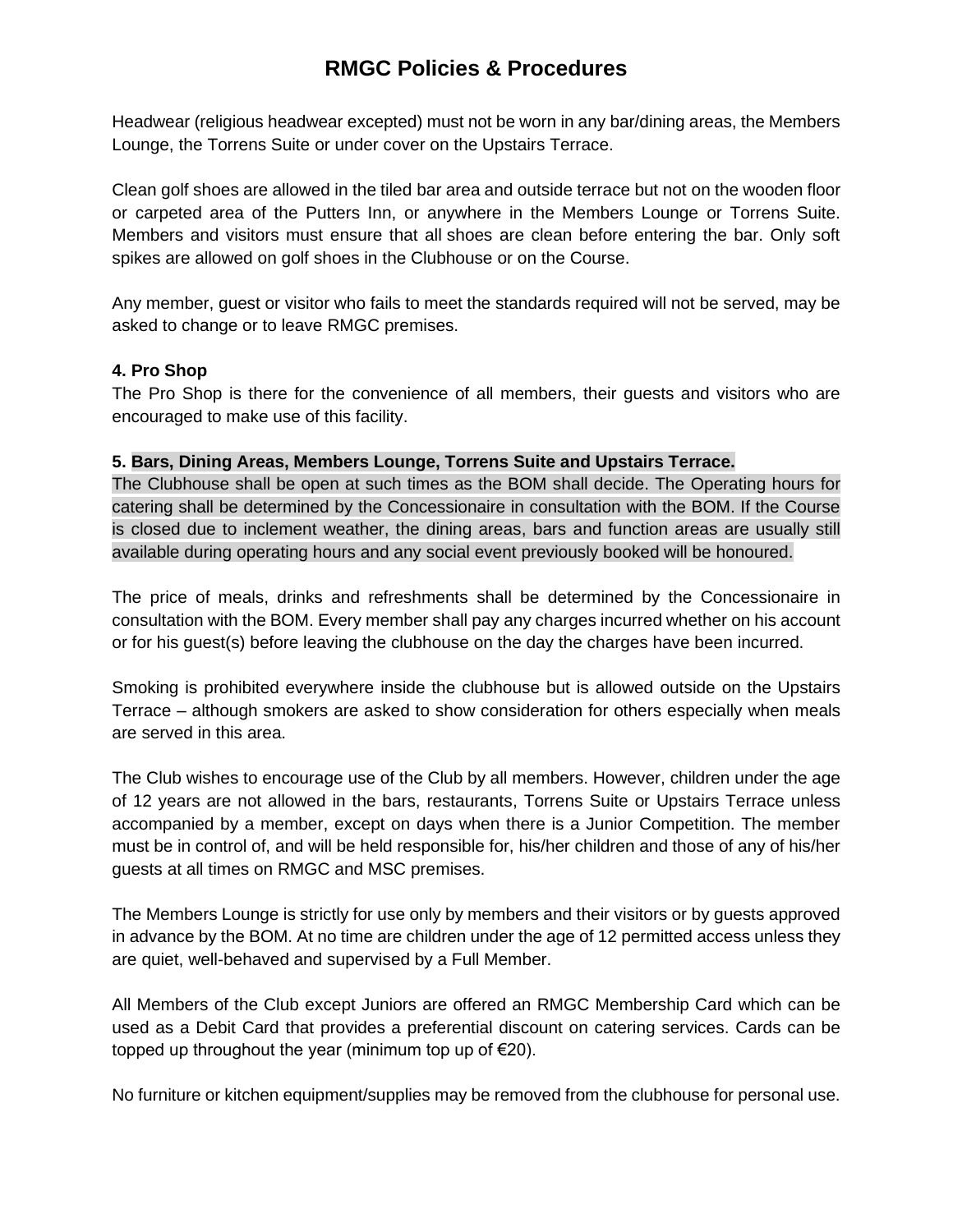## **6. Functions**

RMGC Committees, Full and Honorary Members, as well as Sponsors approved by the BOM in line with the Sponsorship Policy in place at that time, may make use of the Club's facilities for functions. The Concessionaire may also make use of these facilities for a limited number of private functions in line with its Catering Agreement with the Club.

All are required to make written applications on the Form provided to the General Manager for consideration. When considering such applications the following terms and conditions will apply [other terms and conditions may be imposed as necessary by the BOM at its discretion]:

- Applications from RMGC Committees must be negotiated directly with the Concessionaire once the date(s) have been registered and agreed with the General Manager.
- No function will be allowed which could negatively impact the use of the Club's facilities by other members, particularly on competition days when the clubhouse may be used for presentations involving sponsors.
- The total cost of functions is the sole responsibility of the RMGC Committee, Member or Sponsor and must be at a profit to the Club. The conduct of guests at such functions is the responsibility of the Committee, Member or Sponsor.
- The Concessionaire or General Manager will define payment terms at the time of booking.

## **7. Locker Room (Ground Floor)**

Members may rent lockers in the Locker Room to store golf bags, shoes and other golf equipment.

Storage is provided above the carousels and on shelving along the side walls for members' trollies which must not be chained to the carousels or shelving. Those with electric trollies may rent a small locker for storing and recharging their batteries. The Club reserves the right to remove and dispose of the contents of lockers and associated trollies should locker rental be outstanding for more than 3 months.

Guests and Visitors can be provided with a locker on the ground floor for storage of golf bags against a returnable key deposit for not more than 14 days. All such equipment must be clearly marked with the owner's name and date of first storage. The Club reserves the right to remove any golf equipment stored for more than 14 days. Those wishing to store golf equipment for longer are invited to rent a locker though the Office.

#### **8. Changing Rooms (1st Floor)**

All members renting a locker in the Locker Room are given free use of an additional locker in a Changing Room upstairs for storing clothes and other golf equipment. Shoe lockers can be rented if required. Clothing and golf equipment must not be left outside lockers overnight. The Club does not provide a drying facility, so golfers are asked to take wet clothes and shoes home to dry.

Guests and Visitors can be provided (when available) with a towel and use of a clothes locker in a Changing Room on a daily basis against a returnable key deposit.